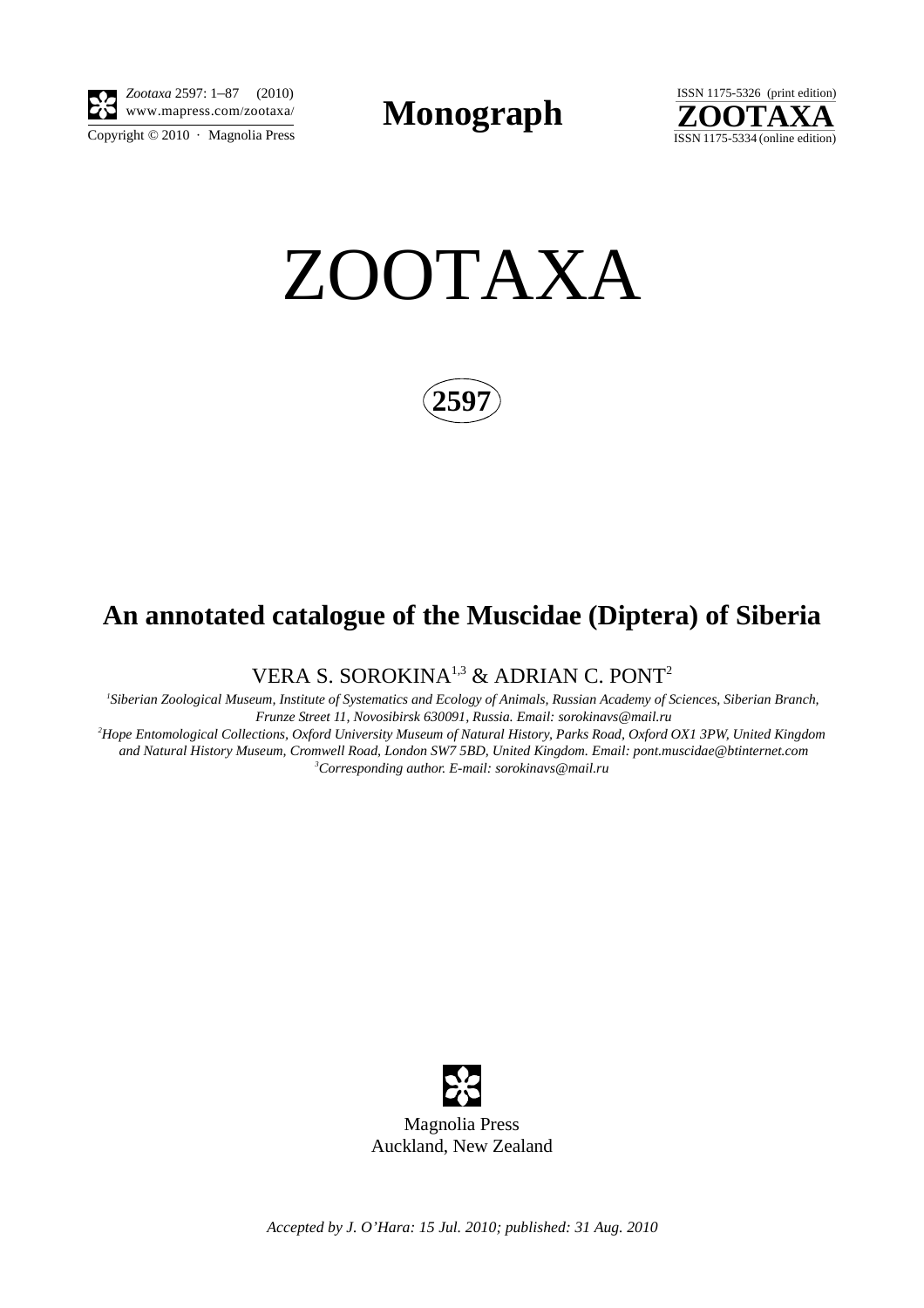VERA S. SOROKINA & ADRIAN C. PONT **An annotated catalogue of the Muscidae (Diptera) of Siberia** (*Zootaxa* 2597) 87 pp.; 30 cm. 31 Aug. 2010

ISBN 978-1-86977-591-9 (paperback)

ISBN 978-1-86977-592-6 (Online edition)

FIRST PUBLISHED IN 2010 BY Magnolia Press P.O. Box 41-383 Auckland 1346 New Zealand e-mail: zootaxa@mapress.com http://www.mapress.com/zootaxa/

## © 2010 Magnolia Press

All rights reserved.

No part of this publication may be reproduced, stored, transmitted or disseminated, in any form, or by any means, without prior written permission from the publisher, to whom all requests to reproduce copyright material should be directed in writing.

This authorization does not extend to any other kind of copying, by any means, in any form, and for any purpose other than private research use.

ISSN 1175-5326 (Print edition) ISSN 1175-5334 (Online edition)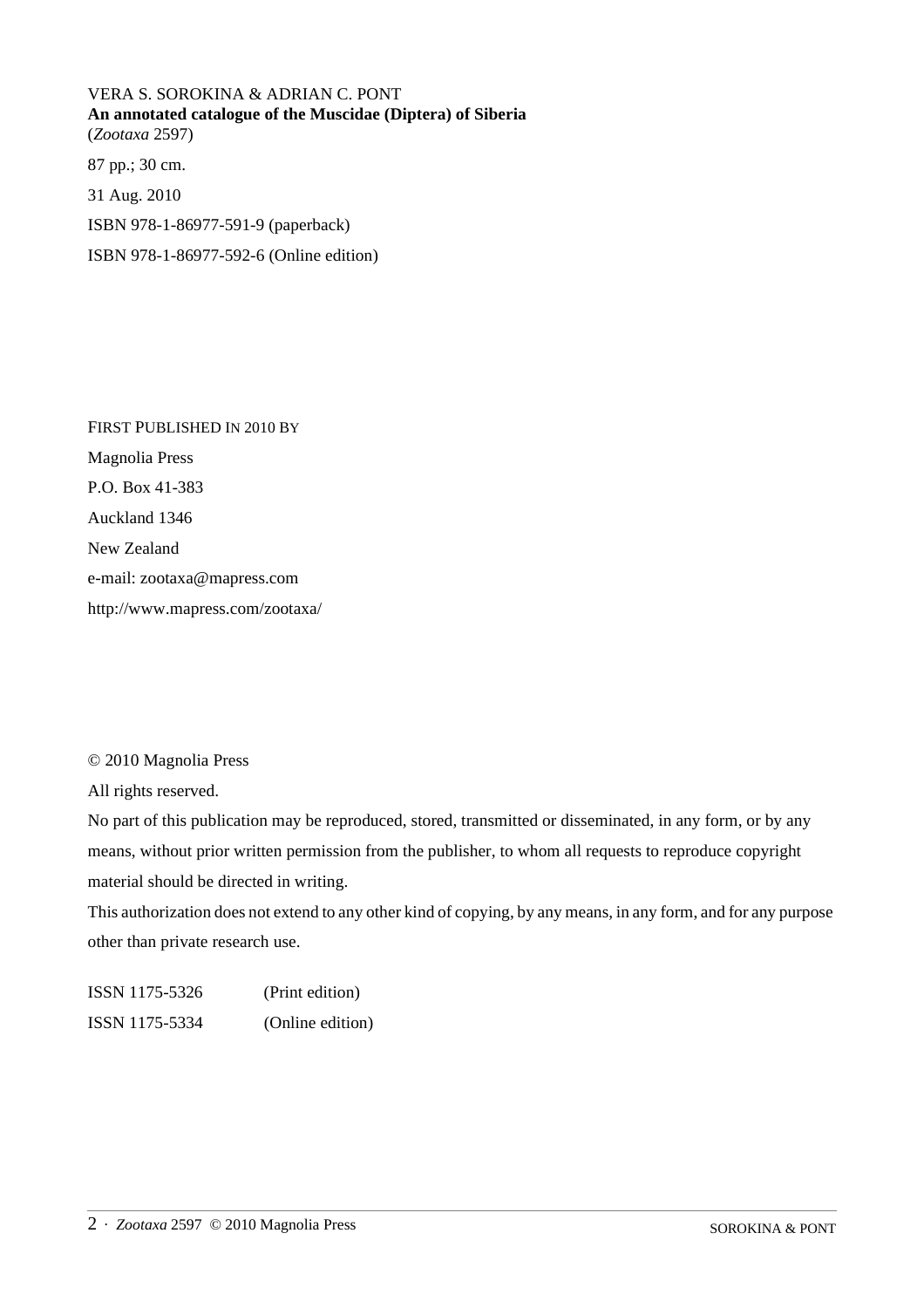## **Table of contents**